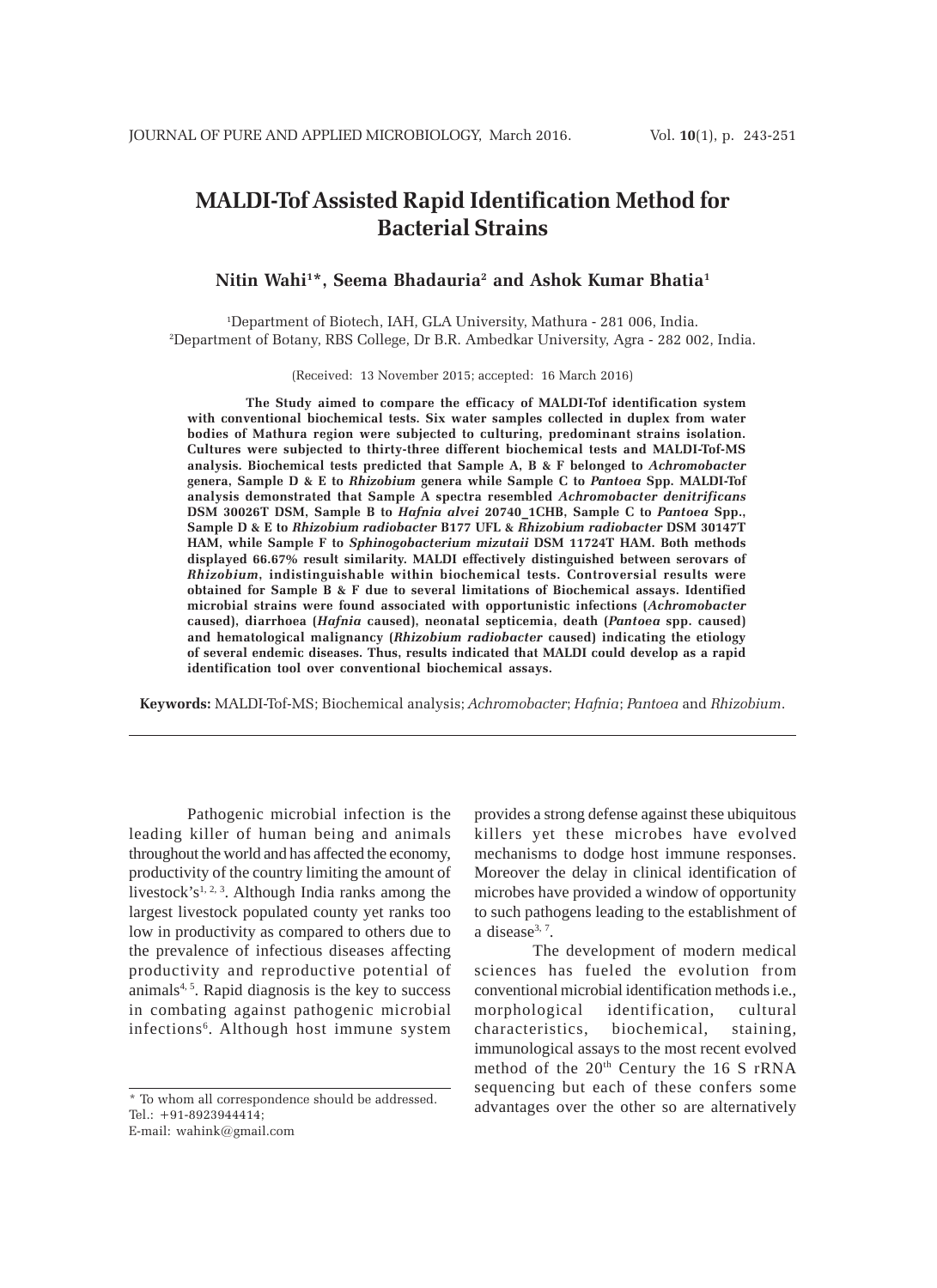used<sup>6</sup>. However, none of the above methods has the ability to identify microorganisms within minutes without compromising with the fidelity of the results<sup>8</sup>.

MALDI-MS (Matrix assisted laser desorption ionization mass spectroscopy) refers to a rapid, versatile, in vitro technique for molecules identification based on photo-desorption of a sample embedded within a light absorbing matrix<sup>9</sup>. A pictorial representation of MALDI-Tof MS is depicted in the fig. 1. Although classical MALDI measured m/z ratio only in the range of 10 to 50 Da, being insignificant for microbial analysis but in the 21st century the path-breaking discovery of soft ionization method (eg.: Electrospray ionization) by John B. Fenn and Koichi Tanaka who won 2002 Nobel Prize in Chemistry extended the boundaries of this technology into new domains paving the way towards microbial identification<sup>6, 10</sup>. Soft ionization technology has enabled macromolecular analysis without fragmentation. MALDI assisted microbial identification began in relation to Mars mission and aimed to analyze its soil samples $11, 12$ .

Thus spectra analysis of novel biomarkers worked out as a fingerprint technology in identification of microorganisms through mass spectroscopy  $(MS)^{13}$ . As proteins are the most abundant (50-70%), highly diverse yet conserved biomolecule present within a cell so is selectively used as biomarkers in MS spectra analysis $6,13$ . Since ancient time scientists, researchers and medical practitioners have speculated to develop a rapid, reliable and effective method for identification of microbial samples from biological and nonbiological sources. Classical methods of microbial

identification are based on the morphological or biochemical analysis which usually takes several days to months and requires expertise in the field $13$ , <sup>15</sup>. Early diagnosis of a particular pathogen could not only alarm us of the root cause of a particular disease, but could also provide an insight into the reservoirs of these pathogenic microbes hence lending us a golden opportunity to eliminate these pathogenic microbes. The work aims to develop a rapid, versatile, in vitro method for pathogenic microbial identification from local water samples within minutes and compare its efficacy with that of standard biochemical tests already used.

# **MATERIALS AND METHODS**

#### **Collection and Isolation of Microbial samples**

Six different samples collected from different water bodies of Mathura region were analyzed for microbial contaminants by repeated subculturing over nutrient agar medium in triplets. Incubation of 24-48 hrs at 37°C was provided and microbial growth analyzed. The most prominent microbial colonies from each culture were selectively amplified and obtained in their pure forms through repeated subculturing, streaking and U.V light illumination. The plan of work was to simultaneously perform a comparative study of microbial sample analysis through Biochemical and MALDI-Tof analytical methods as depicted in the fig. 2.

#### **Biochemical identification of Microbial samples**

The aim of the Biochemical characterization of microbes was to categorize microbes on the basis of their ability to synthesize



**Fig. 1.** Principle of MALDI-Tof: Light-absorbing matrix assisted desorption of analyte molecules causing their ionization to form protonated molecules whose time of flight was measured with the help of a detector.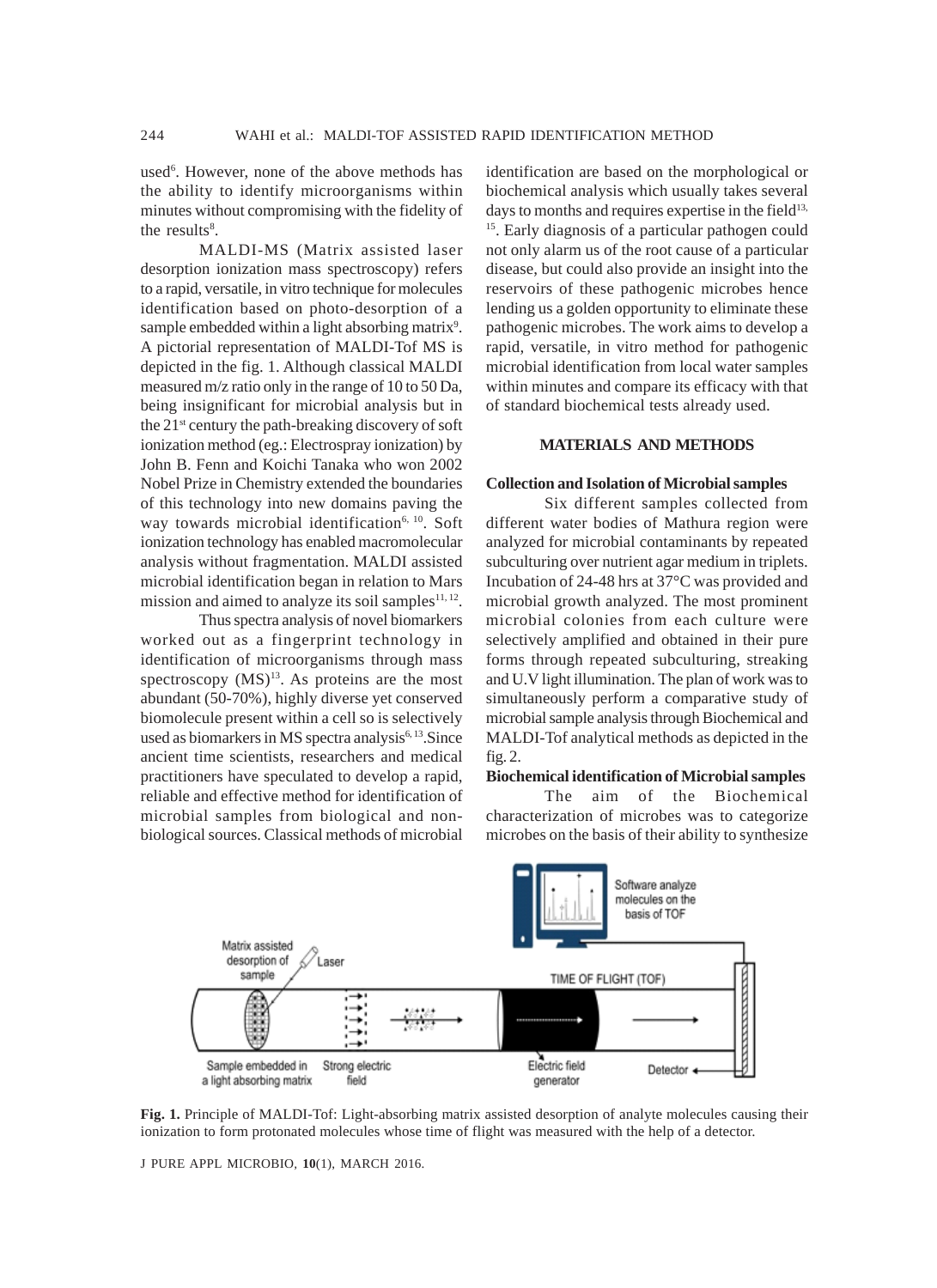specific enzymes which will proffer it a selective advantage over a particular substrate and to carry out a specific biochemical reactions. Thus, microbes were classified on the basis of their ability to grow on different growth media, their ability to ferment sugars, gas production, their nature aerobic or anaerobic, etc.

Thirty-three different biochemical tests were performed to evaluate the nature of six isolated microorganisms; results obtained were comparatively analyzed with reference standards predicting the nature of tested samples.

# **MALDI-Tof based microbial identification**

The prerequisite for MALDI-Tof analysis of a microbial sample was the requirement of uncontaminated microbial cultures, as any protein contaminants may effectively vary the results significantly so involved a pretreatment of the sample before analysis. The type of pretreatment involved depended upon the nature of the sample i.e., on bacterial types (Gram '+'or '-'). As the thick peptidoglycan cell wall (70-80 nm) of gram positive bacteria may interfere with cell lysis and protein isolation so a physical (Ultrasonic) or enzymatic (lysozyme-mediated) pretreatment was required before analysis<sup>16</sup>.



**Fig. 2.** Flowchart of the work performed including biochemical and MALDI-Tof characterization.

#### **Sample Preparation & Experimental Procedure for MALDI-Tof**

Sample preparation was performed according to the method as prorogated by Bruyne *et al*., 201117. All six samples of pure uncontaminated cultures (Grams '+' pretreated & Grams '-' untreated) isolated and maintained over agar plates were picked with sterile tips, washed with HPLC grade water and centrifuged. 70% of formic acid and acetonitrile (ACN) were added in a 1:1 ratio to bacterial palate and vortexed for 30 sec<sup>18</sup>. Supernatant thus obtained was smeared over thin film within different chambers present over a steel MALDI plate overlaid with CHCA (α-Cyano-4-dihydroxybenzoic acid) in a ratio of 50:48:2 acetonitrile: water: trifluoroacetic acid solution<sup>15,</sup> 19, 20. The matrix used in MALDI-Tof analysis is depicted in table 1. Smear was air-dried before analysis and each sample were spotted twice to check the reproducibility of the result.

#### **RESULTS AND DISCUSSION**

The experimental results of biochemical analysis are summarized in table 2 while results of microbial analysis through MALDI-Tof are represented in fig 3.

# **Results of Biochemical Assays**

Gram's staining indicated that all six isolated strains were found to be gram negative in nature indicating their pathogenic potential and probable antimicrobial drug resistance as found in major gram negative microbes $21, 22, 23$ . Biochemical tests were performed to determine the ability of these microbial strains to metabolize varied carbon sources such as Carbohydrates (Adonitol, Arabitol, Cellobiose, Glucose, Maltose, Mannitol, Mannose, Palatinose, Sucrose, Tagatose, Trehalose); Carbohydrates derivatives (Sorbitol, Citrate); Lipids (Lipases) & nitrogenous wastes such as urea (Urease-producing). Microbes were also categorized on the basis of their capability to biosynthesize specific enzymes (Pyrrolydonyl-Arylamidase, Acetyl Glucosaminidase, Glutamyl transferase, Glucosidase, Xylosidase, Glutamyl, Proline & Tyrosine arylamidase, Lactate & Succinate alkalinisation, etc), to resist antimicrobial agents such as 2,4 Diamino-6,7-diisopropylpteridine (O/129) or to assimilate other metabolites (Malate/ Lactate), etc as represented in table 2.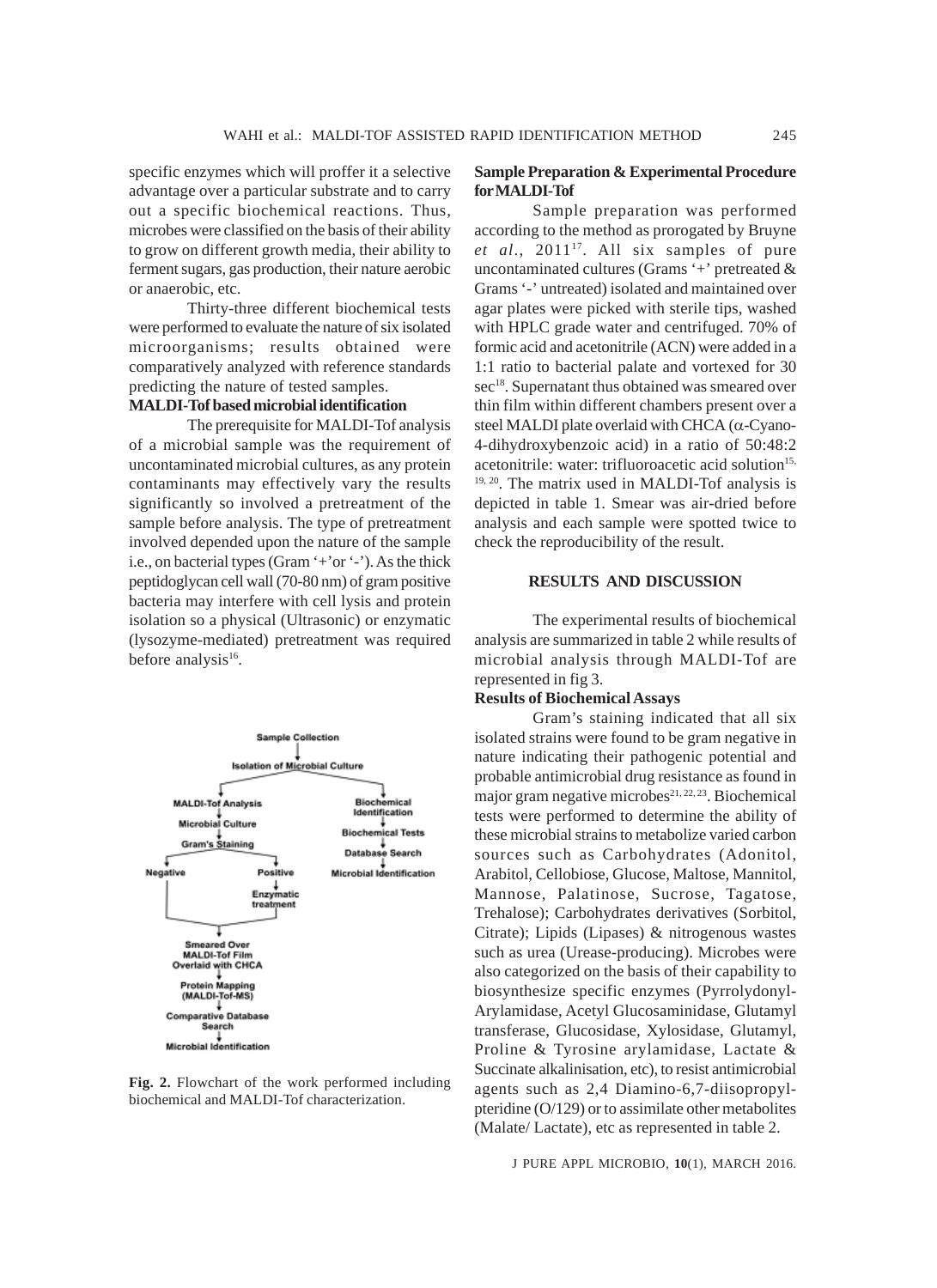| ------ - - - - - - - - - - - - -                          |                 |                                    |  |  |  |  |  |
|-----------------------------------------------------------|-----------------|------------------------------------|--|--|--|--|--|
| Matrix Used                                               | Structure       | Molecules<br>Peptides/<br>Proteins |  |  |  |  |  |
| <b>CHCA</b><br>$\alpha$ -Cyano-4-hydroxy<br>Cinnamic acid | CH = C(CN) COOH |                                    |  |  |  |  |  |

**Table 1.** Matrix used while performing MALDI-Tof mass spectroscopy

Thus, the biochemical tests aimed to categorize microbes on the basis of their ability to synthesize specific enzymes which will proffer it a selective advantage to use a particular substrate or to carry out specific biochemical reactions.

Results of the biochemical study were restricted to microbial genera and were not species specific. Biochemical investigation predicted that Sample A, B & F belonged to *Achromobacter*

**Table 2.** Results of Biochemical tests performed for microbial identification where '+' represents positive results while '-' represents negative results of the concerned test involved

| S.<br>No. | Staining/Biochemical<br>tests performed    | Amount<br>/Well     | А             | Sample Sample<br>B | Sample<br>$\mathcal{C}$ | D              | Sample Sample Sample<br>E | F             |
|-----------|--------------------------------------------|---------------------|---------------|--------------------|-------------------------|----------------|---------------------------|---------------|
| 1.        | Adonitol (ADO)                             | $0.1875$ mg         | ×,            | ä,                 | ä,                      | $^{+}$         | $^{+}$                    |               |
| 2.        | L-Pyrrolidonyl-Arylamidase (PyrA)          | $0.018$ mg          | $^{+}$        | $^{+}$             | $^{+}$                  | $^{+}$         | $^{+}$                    | $\,{}^{+}\,$  |
| 3.        | L-Arabitol (IARL)                          | $0.3 \,\mathrm{mg}$ | ä,            | ä,                 | ä,                      | $\ddot{}$      | $^{+}$                    |               |
| 4.        | D-Cellobiose (dCEL)                        | $0.3 \text{ mg}$    | ä,            | ÷,                 | $^{+}$                  | $\sim$         |                           |               |
| 5.        | $\beta$ -N-acetyl-glucosaminidase (BNAG)   | $0.0408$ mg         |               | ٠                  | ä,                      | $^{+}$         |                           |               |
| 6.        | Glutamyl Arylamidase pNA (AGLTp) 0.0324 mg |                     | $^{+}$        | $\ddot{}$          | ÷.                      |                |                           | $^{+}$        |
| 7.        | D-Glucose $(D$ -GLU)                       | $0.3 \text{ mg}$    |               | ÷,                 | $\overline{+}$          |                |                           |               |
| 8.        | $\gamma$ -Glutamyl-transferase (GGT)       | $0.0228$ mg         |               | ä,                 | ä,                      |                |                           |               |
| 9.        | $\beta$ -Glucosidase ( <i>BGLU</i> )       | $0.036$ mg          |               | ÷,                 | $^{+}$                  |                |                           |               |
| 10.       | D-Maltose (dMAL)                           | $0.3 \,\mathrm{mg}$ |               |                    | $^{+}$                  |                |                           |               |
| 11.       | D-Mannitol (dMAN)                          | 0.1875 mg           |               | ä,                 | $^{+}$                  |                |                           |               |
| 12.       | D-Mannose (dMNE)                           | $0.3 \text{ mg}$    | ä,            | ÷                  | $+$                     |                |                           |               |
| 13.       | $\beta$ -Xylosidase (BXYL)                 | $0.0324$ mg         | ٠             | ٠                  | $+$                     | ٠              | ä,                        |               |
| 14.       | L-ProlineArylamidase (ProA)                | $0.0234$ mg         | $^{+}$        | $^{+}$             | ä,                      | $^{+}$         | $^{+}$                    | $\,{}^{+}\,$  |
| 15.       | Lipase $(LIP)$                             | $0.0192$ mg         |               | ٠                  | ä,                      | ٠              |                           |               |
| 16.       | Palatinose (PLE)                           | $0.3 \text{ mg}$    |               | ۰                  | $^{+}$                  | ٠              |                           |               |
| 17.       | Tyrosine Arylamidase (TyrA)                | $0.0276$ mg         | j.            | ÷                  | ä,                      | $^{+}$         | $^{+}$                    |               |
| 18.       | Urease $(URE)$                             | $0.15$ mg           |               | ä,                 | ÷,                      | $^{+}$         | $^{+}$                    |               |
| 19.       | D-Sorbitol (dSOR)                          | $0.1875$ mg         |               | ٠                  | $+$                     |                |                           |               |
| 20.       | Saccharose/Sucrose (SAC)                   | $0.3 \text{ mg}$    |               | ä,                 | $+$                     |                |                           |               |
| 21.       | D- Tagatose $(dTAG)$                       | $0.3 \text{ mg}$    |               | ÷                  | í.                      |                |                           |               |
| 22.       | D-Trehalose (dTRE)                         | $0.3 \text{ mg}$    | ×             | ä,                 | $^{+}$                  |                |                           |               |
| 23.       | Citrate (CIT)                              | $0.054$ mg          | $^{+}$        | $^{+}$             | ä,                      |                |                           | $\,{}^{+}\,$  |
| 24.       | Malonate (MNT)                             | $0.15$ mg           | ×,            | ä,                 | ä,                      |                |                           |               |
| 25.       | L-lactate alkalinisation (ILATK)           | $0.15$ mg           | $^{+}$        | $^{+}$             | ä,                      | $\overline{a}$ |                           | $^{+}$        |
| 26.       | $\alpha$ -Glucosidase (AGLU)               | $0.036$ mg          | ×             | ٠                  | ä,                      | $^{+}$         | $^{+}$                    |               |
| 27.       | Succinate alkalinisation (SUCT)            | $0.15$ mg           | $^{+}$        | $^{+}$             | ä,                      |                |                           | $^{+}$        |
| 28.       | $\beta$ N-acetyl-galactosaminidase (NAGA)  | $0.0306$ mg         |               |                    |                         |                |                           |               |
| 29.       | $\alpha$ -Galactosidase (AGAL)             | $0.036$ mg          |               | ٠                  |                         | $^{+}$         |                           |               |
| 30.       | Coumarate (CMT)                            | $0.126$ mg          |               |                    |                         |                |                           |               |
| 31.       | O/ 129 Resistance $(O129R)$                | $0.0105$ mg         |               |                    |                         |                |                           |               |
| 32.       | L-Malate assimilation (IMLTa)              | $0.042$ mg          |               |                    |                         |                |                           |               |
| 33.       | L-lactate assimilation $(ILATA)$           | $0.186$ mg          |               |                    | ä,                      |                |                           |               |
|           | Preliminary Results of                     |                     |               |                    |                         | Rhizobium      | Rhizobium                 |               |
|           | Biochemical                                |                     |               |                    |                         |                |                           |               |
|           | analysis                                   |                     | Achromobacter | Achromobacter      | Pantoea Spp             |                |                           | Achromobacter |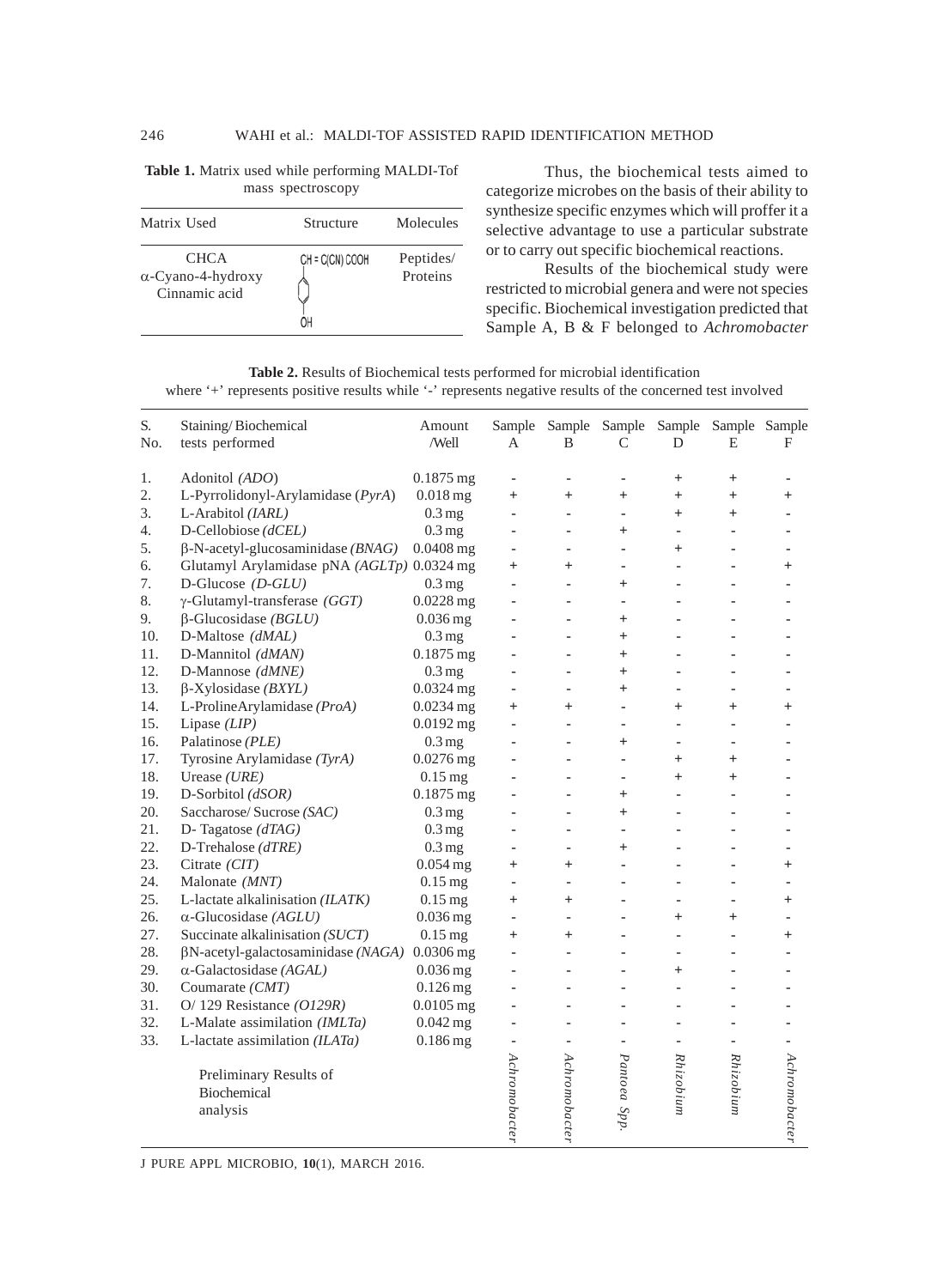genera, Sample C to *Pantoea*, while Sample D & E to *Rhizobium* genera.

It was also noted that among the thirty three different biochemical tests performed on Sample D & E, βN-acetyl-galactosaminidase (NAGA) and  $\alpha$ -Galactosidase (AGAL) activity were found to be significantly different indicating that Sample D & E belonged to different serovars of *Rhizobium* genera.

#### **Results of MALDI-Tof analysis**

MALDI-Tof analysis of the microbial sample was based on ribosomal protein desorption, as these are highly conserved yet unique in sequence within each and every living organism so could easily correspond to a particular species, strain or serovar of a microbe. Spectra obtained were compared with standard spectra present within the reference and with an identification matrix, a hit score was generated. If the spectra match score was found to be greater than the threshold value, the match was declared to be significant (For Bruker Biotype software Score value greater than or equal to  $1.7$ ) else not $6$ . On the basis of score value genera, species, strains or serovars were identified.

Sample A, B, C, D, E & F of microbial strains were analyzed on the basis of their MALDI spectra as shown in fig 3 and were found to be *Achromobacter denitrificans* DSM 30026T DSM; *Hafnia alvei* 20740\_1 CHB; *Pantoea* spp.; *Rhizobium radiobacter* B177 UFL, *Rhizobium radiobacter* DSM 30147T HAM and *Spingobacterium mizutaii* DSM 11724T HAM. Although MALDI-Tof provided reliable results in almost all samples yet Sample C analysis was limited to only species level due to the limitation of Biotyper reference library.

#### **DISCUSSION**

Comparative analysis of Biochemical and MALDI-Tof displayed 66.67 % result similarity. In Sample B & F controversial results were obtained, biochemical tests indicated that Sample B & F belonged to *Achromobacter* while MALDI-Tof indicated that Sample B was *Hafnia alvei* 20740\_1 CHB while Sample F was *Sphingobacterium mizutaii* DSM 11724T HAM as shown in fig 3. Subsequent, 16 S rRNA sequencing has supported MALDI-Tof results over biochemical assays

reflecting several limitations of biochemical tests. Sample D & E were indistinguishable in biochemical assays, yet MALDI-Tof adequately differentiated in between the two, indicating that although Sample D & E belonged to the Genus *Rhizobium* yet were its different serovars, *Rhizobium radiobacter* B177 UFL & *Rhizobium radiobacter* DSM 30147T HAM as indicated by their MALDI spectra provided in Fig. 3.

The isolated and identified microbial contaminants such as *Hafnia alvei* has been documented to enter into the local water bodies through contaminated fecal discharge, while *Achromobacter denitrificans*, *Pantoea* spp and *Rhizobium* are ubiquitous soil bacterium, *Sphingobacterium mizutaii* has been associated with activated sludge<sup>24, 25, 26, 27, 28</sup>.

Majority of the isolated microbes were opportunistic pathogens infecting animals, humans especially children and immunecompromised individuals causing pneumonia (*Achromobacter denitrificans*), severe diarrhoea (*Hafnia alvei*), hematological malignancy, neonatal sepsis (*Pantoea* Spp.) or carcinoma (*Rhizobium radiobacter*)<sup>24, 25, 27, 29, 30, 31. As the major isolated</sup> microbial strains were found to be pathogenic in nature so study disclosed the etiology of several endemic disease occurring within the region.

Researchers have reported the excessive deaths of bovines in Mathura and adjoining areas due to severe diarrhoea which might be caused by *Hafnia alvei*, reservoirs in the local water bodies of the region<sup> $24, 32$ </sup>. The high rate of hematological malignancy, infections in shepherds might be reasoned to the presence of *Rhizobium* microbial strains in local water bodies and storage utensils especially plastic wares $29$ .

Documented research publications of reputed institutes have also indicated that almost all isolated microbes displayed potential antimicrobial drug resistance, enhancing their pathological virulence. Parallel research publication has displayed *Achromobacter* to be resistant to sulfa drugs such as Sulfamethoxazole, Sulfonamides, aminoglycosides, etc, while both *Hafnia* & *Pantoea* species are predicted to be multi drug resistant<sup>24, 25, 31, 33</sup>. Almost no information has been reported for the pathogenicity or drug resistance of *Sphingobacterium mizutaii* strains.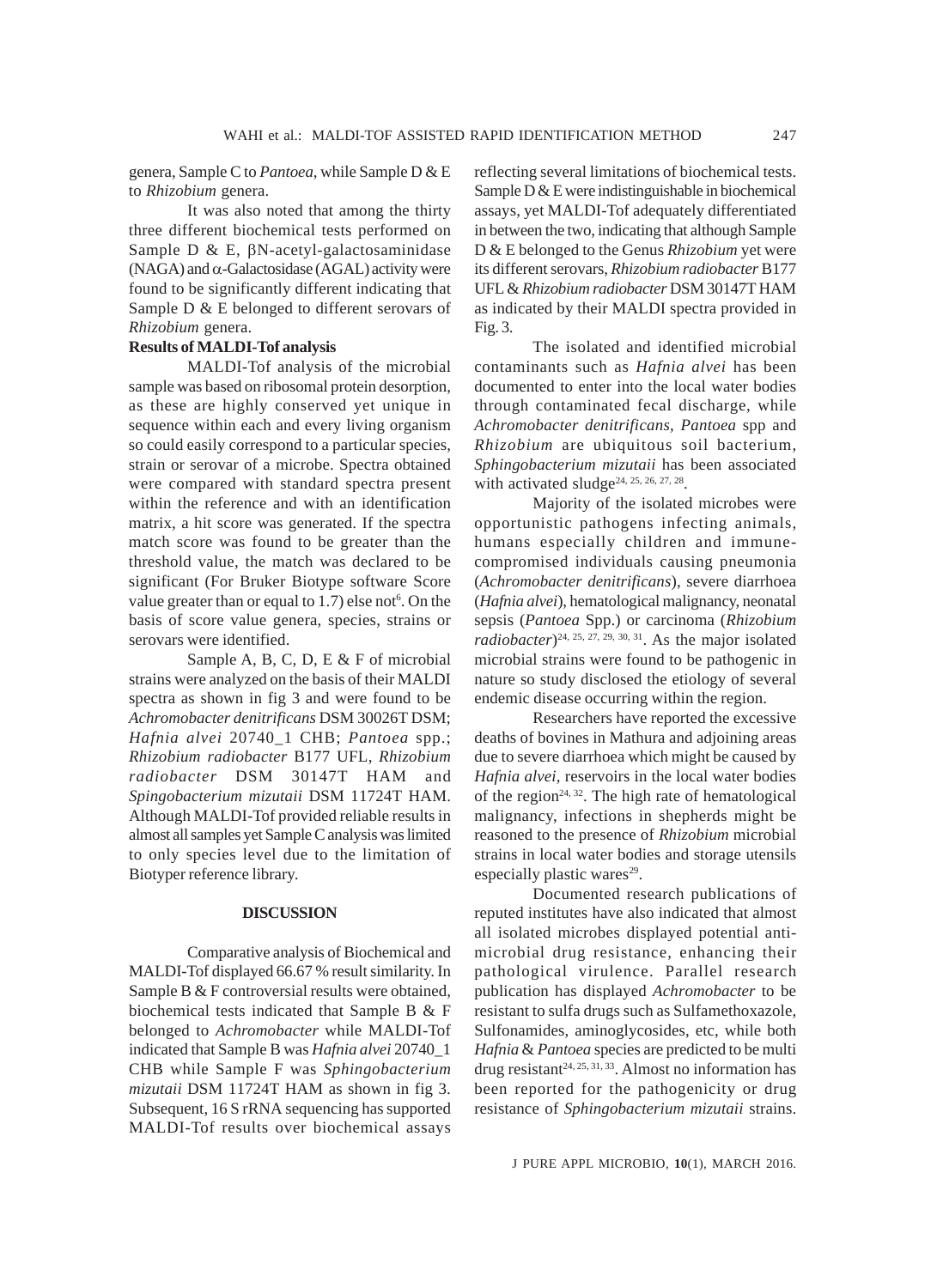## **Limitations of Mass Spectroscopy**

The sensitivity of MALDI poses the greatest challenges as a slightest contaminant can vary its results so precautions should be taken to either obtain a pure microbial culture or to obtain a specific biomarker protein before analysis. Moreover only bacterial strains possessing a potential protein biomarker can be detected and

C, analysis exhibited resemblance with Pantoea spp, d.) Sample D, analysis exhibited resemblance to Rhizobium radiobacter B177 UFL e.) Sample E,

analysis exhibited resemblance to Rhizobium radiobacter DSM 30147T HAM f.) Sample F, analysis exhibited resemblance to Sphingobacterium

mizutaii DSM 11724T HAM.



J PURE APPL MICROBIO*,* **10**(1), MARCH 2016.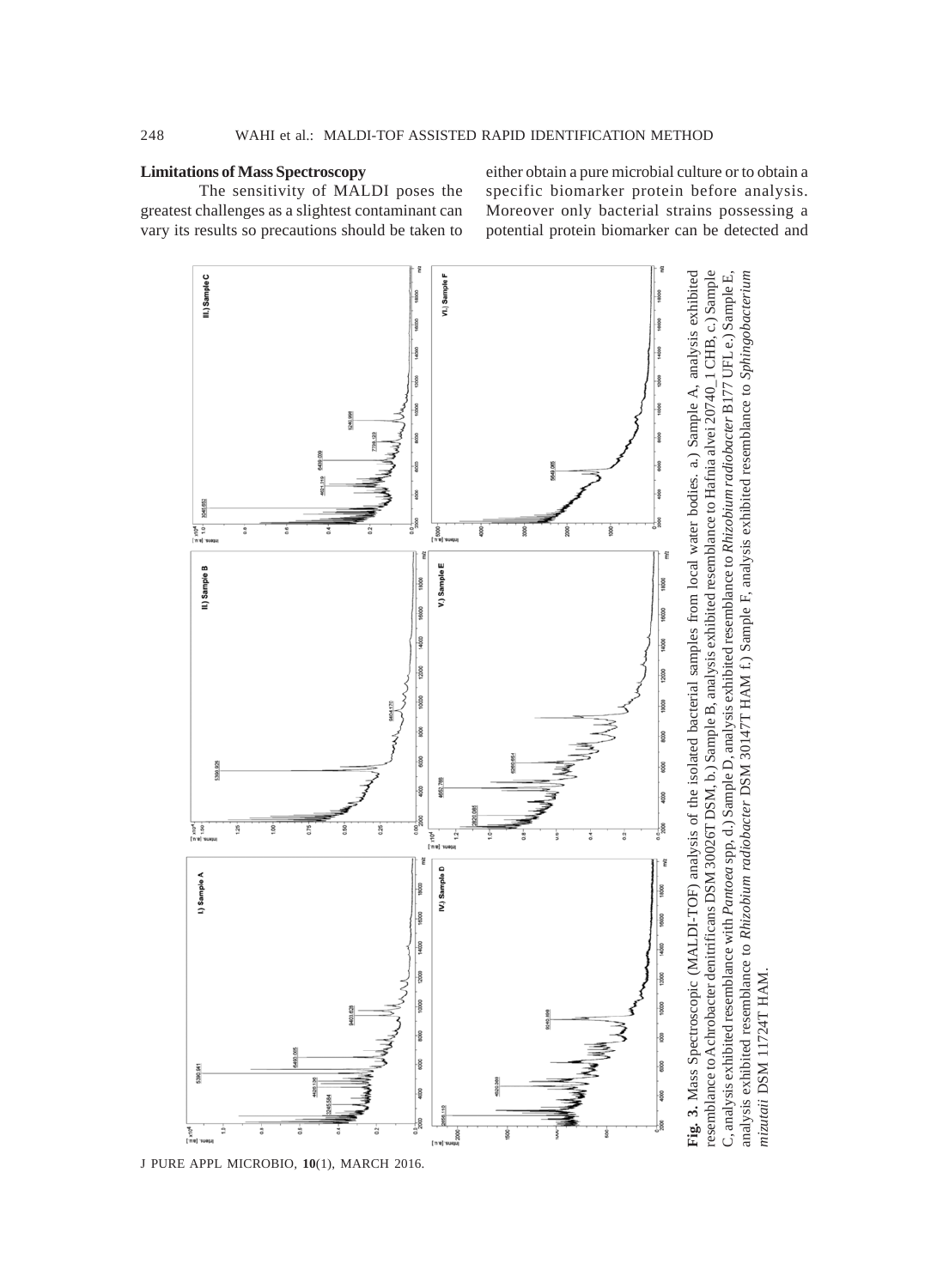compared with that of standard reference strains whose spectra are available while novel isolated strains cannot be analyzed until their spectra becomes available in standard MALDI-Tof library20, 34, 35, 36. Continuous updating of the database can reduce the risk of any mismatch taking the error rate close to zero and the identification rate close to perfection $18, 37$ .

The analysis of MS is also limited to only 104 CFU/ml of sample, bacterial concentration lower then that cannot be detected through MS spectroscopy<sup>3, 19</sup>. Although MALDI mass spectroscopy is established for pure cultures but the use of this technique for analysis of direct biological samples is still a challenge as host proteins, enzymes may interfere with its spectra<sup>38</sup>. So, for practical applications to biological samples a pretreatment is involved which could specifically separate the protein biomarker before analysis and identification.

# **CONCLUSION**

As early diagnosis may trigger early treatment thus enhances patient survival rate, reduces complications and decreases expenses on medicines, so the work provides a light on the development of rapid diagnosis method through MALDI MS analysis which could be path breaking in the field of clinical diagnosis reducing diagnosis time from months to minutes. Results clearly stated that MALDI proved a better option providing significant results with strain level specifications as compared to biochemical tests which were able to identify only the genus of the microbes with limited accountability. Spectra analysis through MALDI is completed as soon as sample is uploaded and the hit score can predict about the significance of the result obtained making MALDI cost and time effective. Results even indicated that MALDI can also be used in routing health checkups in patients with pathogenic bacterial infections to detect for the efficacy of the treatment provided and for the development of the MDR strains. It indicated that MALDI-Tof could act as a jack of all trades and help us to win the war against pathogenic microbes. With the scope of automation MALDI is deemed to be the method of choice in the fight against pathogenic microbes during 21<sup>st</sup> Century.

The authors are highly indebted to Yaazh Xenomics laboratory to carry out MALDI-Tof analysis of different samples on Bruker Daltonik MALDI Biotype machine. The work was funded by University Grant commission grant, file no. 2- 13/2011 (SA-I), Ministry of Education and research, New Delhi, India.

#### **REFERENCES**

- 1. Ivnitski, D., Hamid, I.A., Atanasov, P., Wilkins, E. Biosensors for detection of pathogenic bacteria. *Biosensors & Bioelectronics.* 1999; **14**: 599-624.
- 2. Jahid, I.K., Ha, S.D. A review of microbial biofilms of produce: Future challenge to food safety. *Food Sci. Biotechnol.* 2012; **21**(2): 299- 316.
- 3. Chiu, T.C. Recent advances in bacteria identification by matrix-assisted laser desorption/ ionization mass spectrometry using nanomaterials as affinity probes. *Int. J. Mol. Sci.,* 2014; **15**(5): 7266-80.
- 4. Sirohi, S., Michaelowa, A. Sufferer and causes: Indian livestock and climate change. *Climate Change.* 2007; **85**(3): 285-98.
- 5. Parthiban, S., Malmarugan, S., Murugan, M.S., Rajeswar, J.J., Pothiappan, P. Review on emerging and reemerging microbial causes in bovine abortion. *Int. J. Nut. & Food Sci.,* 2015; **4**(4-1): 1-6.
- 6. Krasny, L., Hynek, R., Hochel, I. Identification of bacteria using mass spectrometry techniques. *Int. J. Mass Spectrometry.* 2013; **353**: 67-79.
- 7. Panda, A., Kurapati, S., Samantaray, J.C., Srinivasan, A., Khalil, S. MALDI-TOF mass spectrometry proteomic based identification of clinical bacterial isolates. *Ind. J. Med. Res.* 2014; **140**(6): 770-7.
- 8. Stevenson, L.G., Drake, S.K., Murray, P.R. Rapid identification of bacteria in positive blood culture broths by Matrix-assisted laser desorption ionization-time of flight mass spectroscopy. J. Clinical. Microbio. 2009; (2): 444-7.
- 9. Marvin, L.F., Roberts, M.A., Fay, L.B. Matrixassisted laser desorption/ionization time-offlight mass spectrometry in clinical chemistry. *Clinica Chimica Acta.* 2003; **337**(1-2): 11-21.
- 10. Tanaka, K., Waki, H., Ido, Y., Akita, S., Yoshida, Y., *et al*. Protein and polymer analyses up to m/ z 100,000 by laser ionization time of flight mass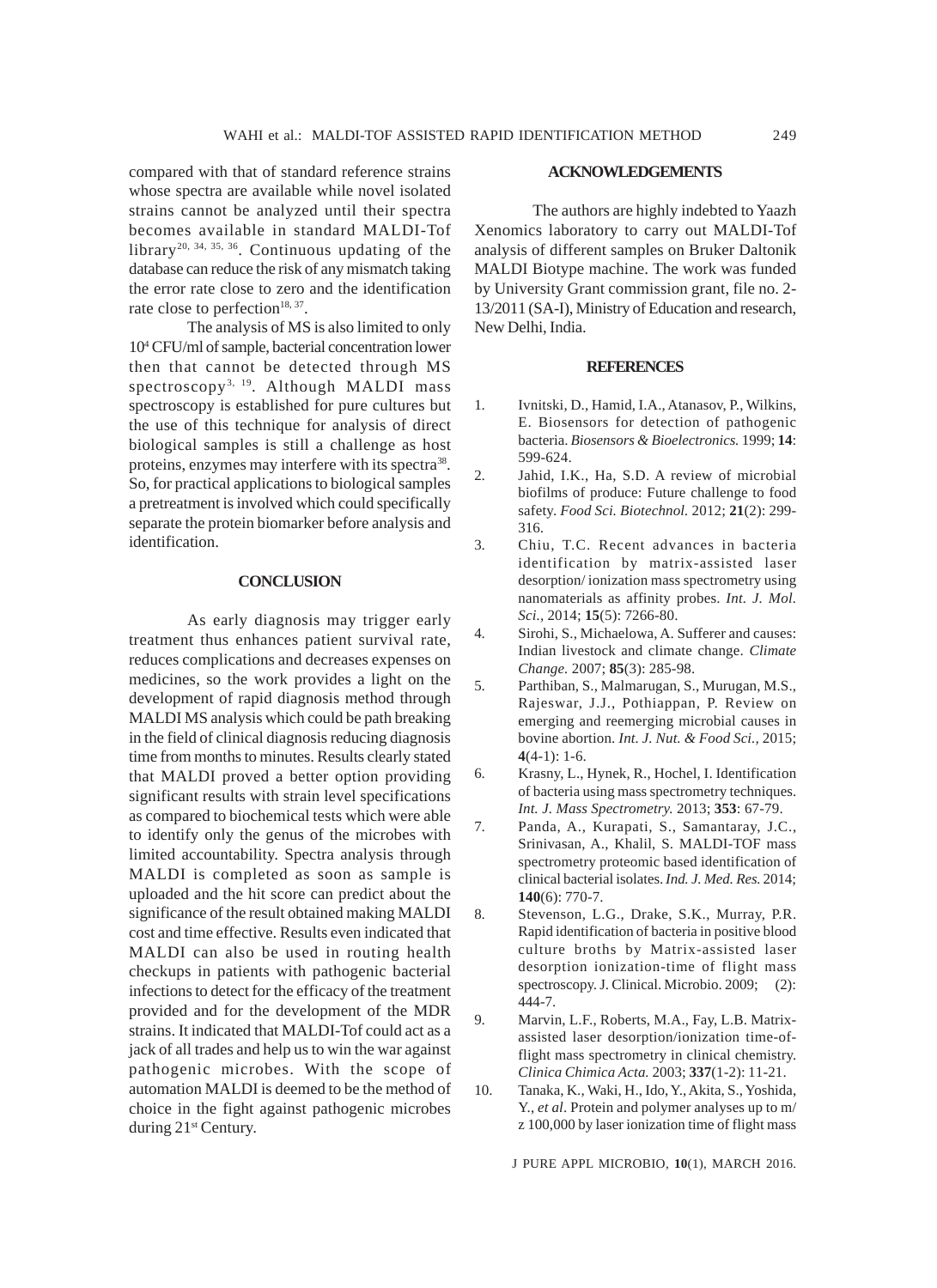spectrometry. *Rapid. Commun. Mass Spectro*. 1988; **2**(20): 151-3.

- 11. Simmonds, P.G., Shulman, G.P., Stembridge, C.H. Organic analysis by pyrolysis-gaschromatography-Mass spectrometry a candidate experiment for the biological exploration of Mars. *J. Chromatogr. Sci.* 1969; **7**(1): 36-41.
- 12. Simmonds, P.G. Whole microorganisms studied by pyrolysis-gas chromatography-mass spectrometry: significance for extraterrestrial life detection experiments. *App. Microbio.* 1970; **20**(4): 567-72.
- 13. Romanus, I.I., Eze, A.T., Egwu, O.A., Ngozi, A.F., Chidiebube, N.A. Comparison of matrixassisted laser desorption ionization-time of flight mass spectrometry (maldi-tofms) with conventional culture and biochemical method of bacteria identification to species level. *J. Med. Lab. Diag.* 2011; **2**(1): 1-4.
- 14. Street, J.M., Dear, J.W. The application of massspectrometry-based protein biomarker discovery to theragnostics. *Br. J. Clin. Pharmacol.* 2010; **69**(4): 367-78.
- 15. Panda, A., Kurapati, S., Samantaray, J.C., Srinivasan, A., Khalil, S. MALDI-TOF mass spectrometry proteomic based identification of clinical bacterial isolates. *Ind. J. Med. Res.* 2014; **140**(6): 770-7.
- 16. Smole, S.C., King, L.A., Leopold, P.E., Arbeit, R.D. Sample preparation of Gram-positive bacteria for identification by matrix assisted laser desorption/ionization time-of-flight. *J. Microbio. Methods.* 2002; **48**(1-2): 107-15.
- 17. Bruyne, K.D., Slabbinck, B., Waegeman, W., Vauterin, P., Baets, B.D., *et al*. Bacterial species identification from MALDI-TOF mass spectra through data analysis and machine learning. *Sys. App. Microbio*. 2011; **34**(1): 20-29.
- 18. Rizzato, C., Lombardi, L., Zoppo, M., Lupetti, A., Tavanti, A. Pushing the limits of MALDI-Tof Mass Spectrosmetry: Beyond fungal species identification. *J. Fungi.* 2015; **1**(3): 367-83.
- 19. Murray, P.R. What is new in clinical Microbiology- Microbial identification by MALDI-TOF Mass spectrometry. *J. Mol. Diag.* 2012; **14**(5): 419-23.
- 20. Singhal, N., Kumar, M., Kanaujia, P.K., Virdi, J.S. MALDI-TOF mass spectrometry: an emerging technology for microbial identification and diagnosis. *Front Microbial.* 2015; **6**: 1-16.
- 21. Dutta, H., Nath, R., Saikia, L. Multi-drug resistance in clinical isolates of Gram-negative bacilli in a tertiary care hospital of Assam. *Ind. J. Med. Res.* 2014; **139**(4): 643-45.
- 22. Ghafur, A., Vidyalakshmi, P.R., Murali, A., Priyadarshini, K., Thirunarayan, M.A.

J PURE APPL MICROBIO*,* **10**(1), MARCH 2016.

Emergence of Pan-drug resistance amongst gram negative bacteria! The first case series from India. *J. Microbio. & Inf. dis.* 2014; **4**(3): 86-91.

- 23. Band, V.I., Weiss, D.S. Mechanism of Antimicrobial peptide resistance in gram negative bacteria. *Antibiotics.* 2015; **4**(1): 18-41.
- 24. Albert, M.J., Alam, K., Islam, M., Montanaro, J., Rahman, A.S.M.H., *et al*. Hafnia alvei, a probable cause of diarrhea in humans. *Inf and Immunity*. 1991; **59**(4): 1507-13.
- 25. Lai, C.C., Teng, L.J., Hsueh, P.R., Yuan, A., Tsai, K.C., *et al*. Clinical and Microbiological characteristics of Rhizobium radiobacter infections. *Clinical Inf. Dis.* 2004; **38**: 149-53.
- 26. Sharma, M., Dogra, B.B., Misra, R., Gandham, N., Sardar, M., *et al*. Multidrug resistant Pantoea agglomerans in a patient with septic arthritis- A rare report from India. *Int. J. Microbio. Res.* 2012; **4**(6): 263-65.
- 27. Tena, D., Martinez, N.M., Losa, C., Solis, S. Skin and soft tissue infection caused by Achromobacter xylosoxidans: report of 14 cases. Scand. *J. Infect Dis.* 2014; **46**(2): 130-5.
- 28. Zhang, J., Zheng, J.W., Cho, B.C., Hwang, C.Y., Fang, C., *et al*. Sphingobacterium wenxiniae sp. nov., a cypermethrin-degrading species from activated sludge. *Int. J. Syst. Evol. Microbio*. 2012; **62**: 683-7.
- 29. Christakis, G.B., Alexaki, P., Alivizatos, A.S., Chalkiopoulou, I., Athanasiou, A.E., *et al*. Primary bacteraemia caused by Rhizobium radiobacter in a patient with solid tumors. *J. Med. Microbiol.* 2006; **55**:1453-56.
- 30. Mehar, V., Yadav, D., Sanghvi, J., Gupta, N., Singh, K. Pantoea dispersa: an unusual cause of neonatal sepsis. *Braz. J. Infect. Dis.* 2013; **17**(6): 726-28.
- 31. Aundhakar, S.C., Mane, M.B., Bharadiya, A.A., Pawar, S.K. Watch out! Pneumonia secondary to Achromobacter denitrificans. *Ann. Med. Health Sci. Res.* 2014; **4**(Suppl 1): S22-4.
- 32. Malik, S., Kumar, A., Verma, A.K., Gupta, M.K., Sharma, S.D., *et al*. Incidence and drug resistance pattern of Collibacillosis in Cattle and Buffalo calves in western Uttar Pradesh in India. *J. Animal health & Prod.* 2013; **1**(2): 15-9.
- 33. Reis, P.J., Reis, A.C., Ricken, B., Kolvenback, B.A., Manaia, C.M., *et al*. Biodegradation of sulfamethoxazole and other sulfonamides by Achromobacter denitrificans PR1. *J. Hazard Mater.* 2014; **280**: 741-9.
- 34. Lubec, G., Sadat, L.A. Limitations and pitfalls in protein identification by Mass Spectrometry. *Chem. Rev.* 2007; **107**(8): 3568-84.
- 35. Carolis, E.D., Hensgens, L.A., Vella, A., Posteraro, B., Sanguinetti, M., *et al*. Identification